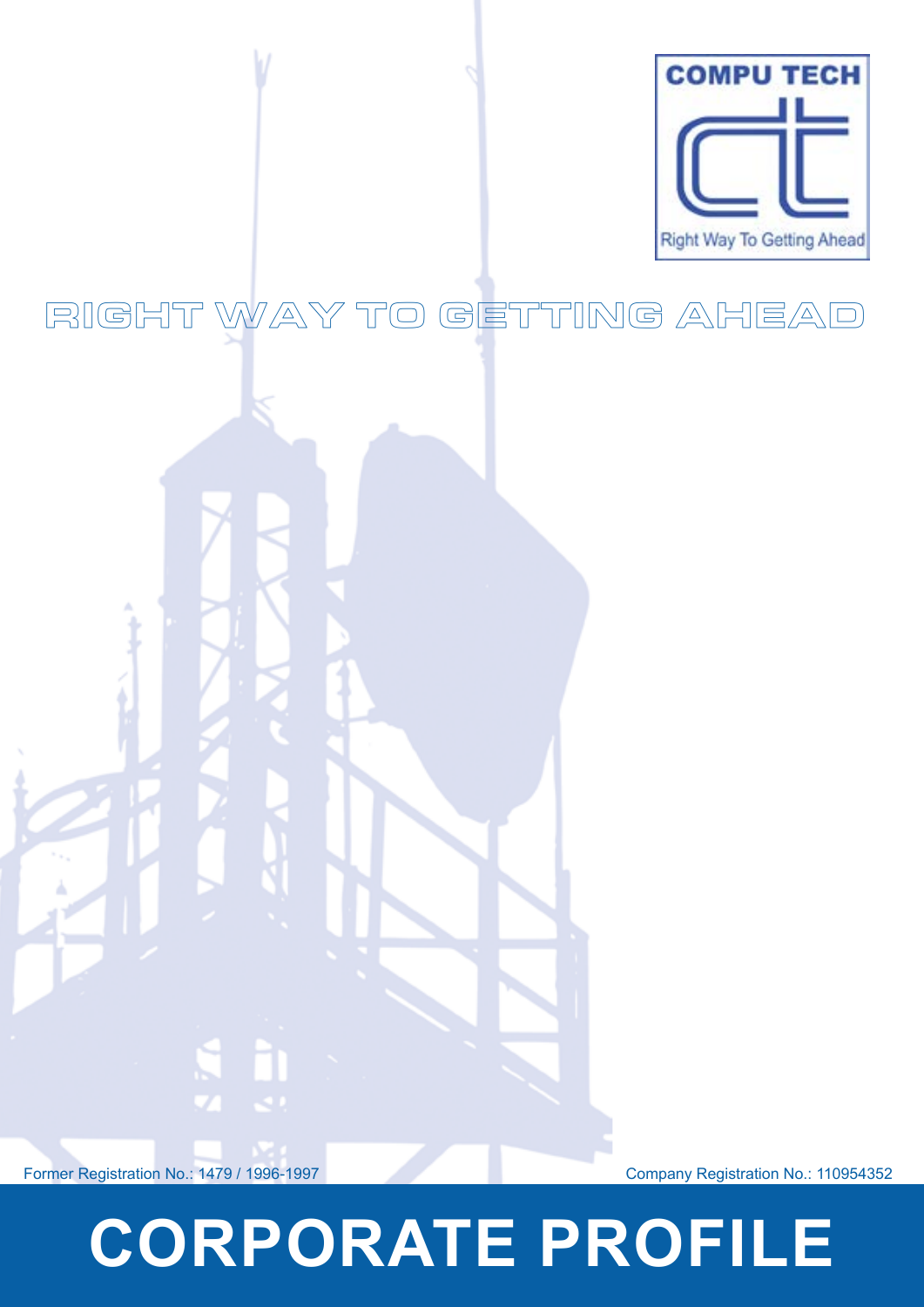### **OUR SERVICES**

We provide the following expert services:

- Hardware Servicing, Repairing, Maintenance & Upgrading (System Integration)
- Computer Network Design, Implementation & Consultation (Small, Medium, Enterprise)
- Computer Network Structure Cable Design & Installation (Copper / Fiber)
- Computer Network Maintenance Service & Upgrading (Telecoms, Wired & Wireless)
- Client/ Server & Multi Tired Application Design, Development & Installation
- Communication & Messaging (E-mail/Groupware) System Design, Installation & Upgrading
- Internet / Intranet Solution Including Content Development, Site Designing & Installation
- IoT Solutions for All Environment and Consultation Services (LoRaWAN Sensors Network)
- Data Center and Virtualization Solution (Cloud & Hyperconverged Infrastructure Services)
- Hospitality Solution & IT Consultation Services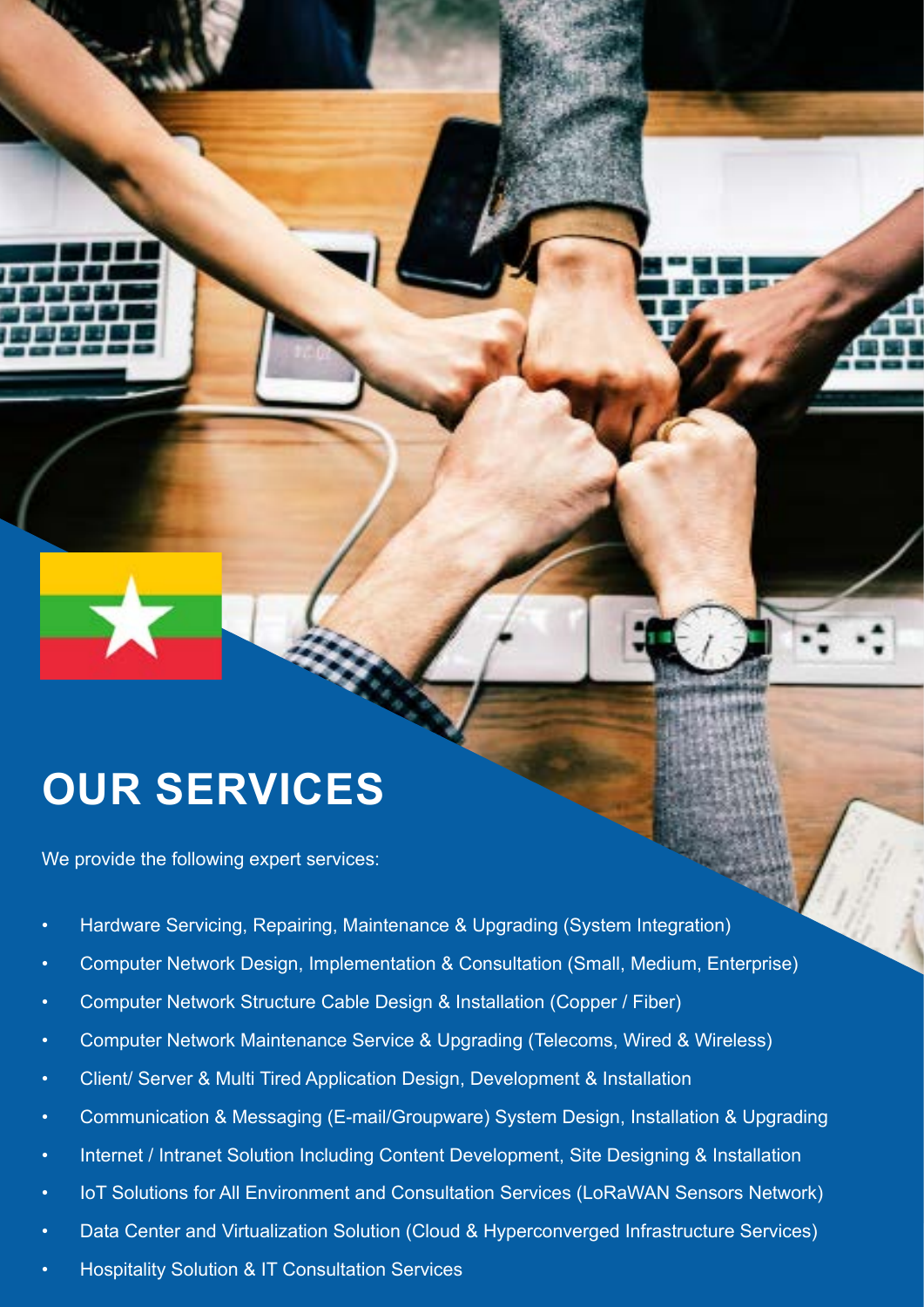### **OUR CORE EXPERIENCE**



- 24 years of experience in ICT training (World Wide Certification and Japan Skill and Standard)
- 23 years of experience in structure network cabling (AMP Netconnect Design & Installation Certificate)
- 22 years of experience in ICT service and solution (Acknowledge of MSEC Japan)
- 21 years of experience in backbone communications (Wired, Wireless & Satellite)
- 18 years of experience in enterprise wireless (Cisco/ Ruckus/ Aruba/ Extreme Networks/ NetComm)
- 13 years of experience in virtualization (VMware / Microsoft / Citrix / Red Hat / Oracle)
- 11 years of experience in core infrastructure and security (Network/ Information/ Cyber) AOTS Japan
- 9 years of experience in hyperconvergence infrastructure (Nutanix/ EMC/ VMware/ Cisco/ HP)
- 7 years of experience in IoT cloud platform landscape (AWS/ Google/ Microsoft/ Salesforce/ IBM)
- 5 years of experience in Signalling & Communication services
- 4 years of experience in SCADA networks system solution
- 3 years of experience in intelligent Fleet Management System (Vehicle/ Vessel/ Locomotive)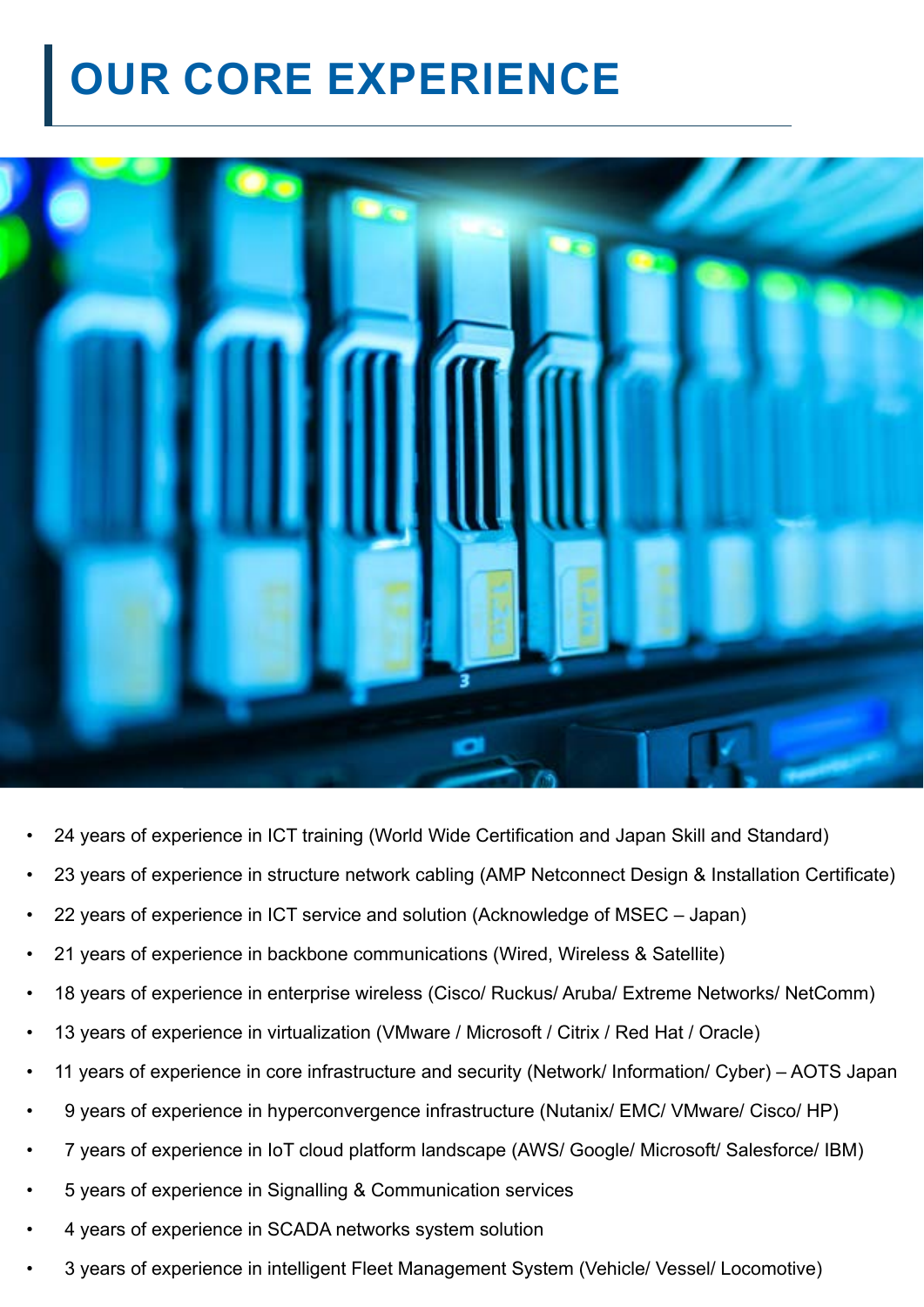## **OUR HISTORY**

Compu Tech Computer Training and Servicing Company Limited was established in Myanmar by Thein Tun Oo & Associates in 1993. In 1996, Compu Tech became a Registered Company Limited and the Former Registration Number is 1479. (New DICA's Company Registration No. 110954352)

Emergence of Information Technology & Global Networking, our company concentrates on latest Hardware, Software, Application, Client/Server Computing, Virtualization & Hyperconvergence Infrastructure and Inter/ Intra/ Extra Networking Technologies.

We are also a System Integrator, Implementer, Developer, Educator & Value Added Reseller (VAR) in Myanmar IT Industry. These activities pushes our company towards forefront of other companies. Our ultimate goal is to uplift Myanmar Standard into Worldwide Standard of Information Technology. Our start-registered capital was 10 Million kyats in local currency.

# **OUR VISION**

Innovative and creative opportunities for skills development, job training, continuing education, and educational growth throughout the Country / region and will extend our services to serve the local client requirement and modern networking technologies such as innovative mobile apps & cloud base solutions.

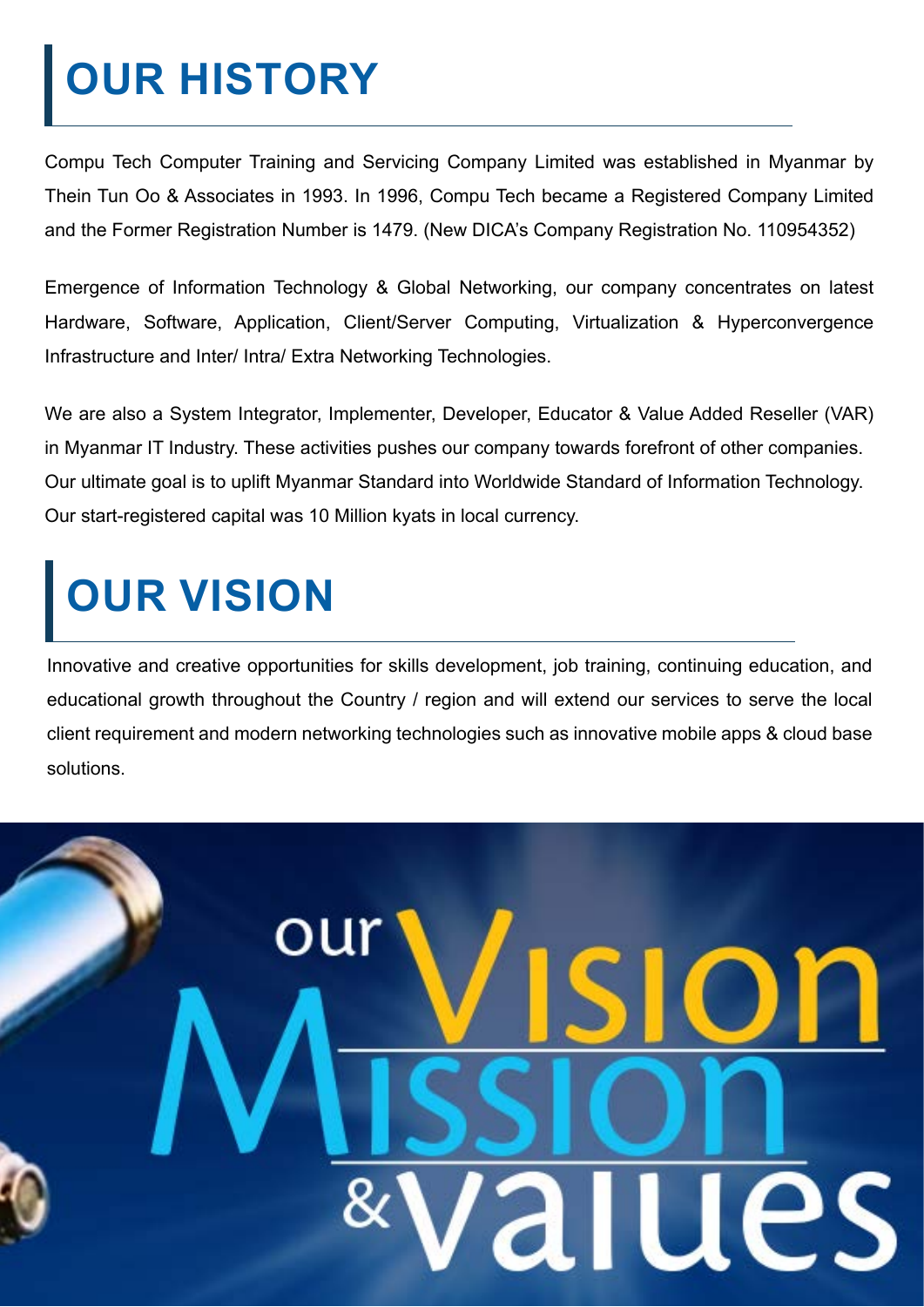## **OUR GOAL**



Our goal is to provide the state of the art ICT solutions for Myanmar. We service small & medium size businesses as well as large & enterprise companies. We have many satisfied customers in Telcoms, Hospitality, Banking, Payment and eCommerce Services, Education, Non Profit Organization area, Non Governmental Organization, and Government sectors for e Government (Safe and Smart).

Our main goals are as follows:

- To introduce latest IT techniques to office staff, professionals & students
- To educate the people Myanmar on latest IT technologies such as inter/intra/extra networking, client/server computing, groupware, web-development, e-commerce & cloud environments
- To provide inter/intra/extra networking & client/server computing services in the heterogeneous environments for organisations
- To provide system maintenance, troubleshooting, installation, design, implementation & integration services for individuals and organizations
- To provide hardware/software/network & application analysis, design, and development services for individuals, organizations and government projects
- To supply wide range of computer systems and accessories to individuals, organizations and government sectors as a VAR (Value Added Reseller)
- To transfer our industry knowledge to IT professionals
- To create job opportunities for younger generations in Myanmar ICT sector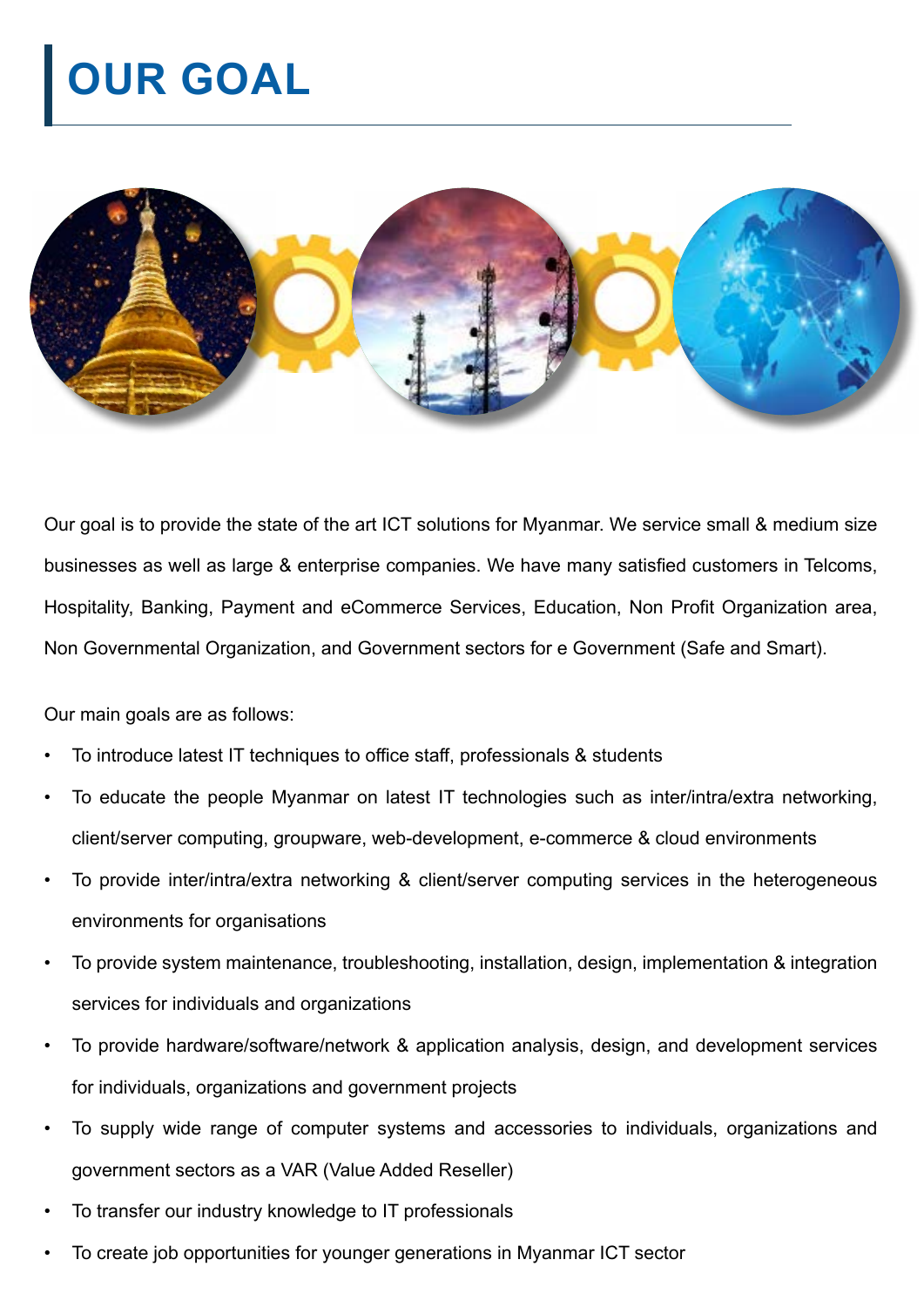### **BASIC TRAINING PROGRAMS**

- 1. Basic and Advanced Computer Application Training (Advanced Office 2013/2016/2019)
- 2. A+ Certification Hardware Repair and Maintenance Training (CompTIA A+)
- 3. Essential Networking Technology Training (CompTIA Network+)
- 4. Essential Server Installation and Configuration Training (CompTIA Server+)
- 5. Network Security Training (CompTIA Security+)
- 6. Certified Novell Administrator Training (CNA, CNE)
- 7. Cisco Certification Training (CCNA, CCNP)
- 8. Microsoft Certification Training (MCP,MCSA, MCSE, MCTS, MCITP, MCDA)
- 9. Multi Tired Application and Distributed interNet Application (DNA) Training
- 10. Network Virtualization Training (HyperV and VMware)
- 11. MCPA Network Associate and Network Professional Training (MCPA NA and NP Exam)
- 12. EASYFO Hotel Management System Software and Hotel Administrator Training
- 13. Specialize Structure Cabling Training (Based on Data Center Implementation)
- 14. Customized Application Training (Microsoft/Cisco/CompTIA/VMware…….)
- 15. Product Certification Training (Cisco, RuckUS, SonicWall, Stormshield, Dell, HP…..)
- 16. Advance Wireless Design and implementation Training (Specific HW/SW Controller)
- 17. ITPEC and IT Passport Training for Japan (Japan Skill and Standard Certification)
- 18. Customized Short and Effective Training for all courses (More prefer government sector)

#### **Our Trusted Brands & Experiences**

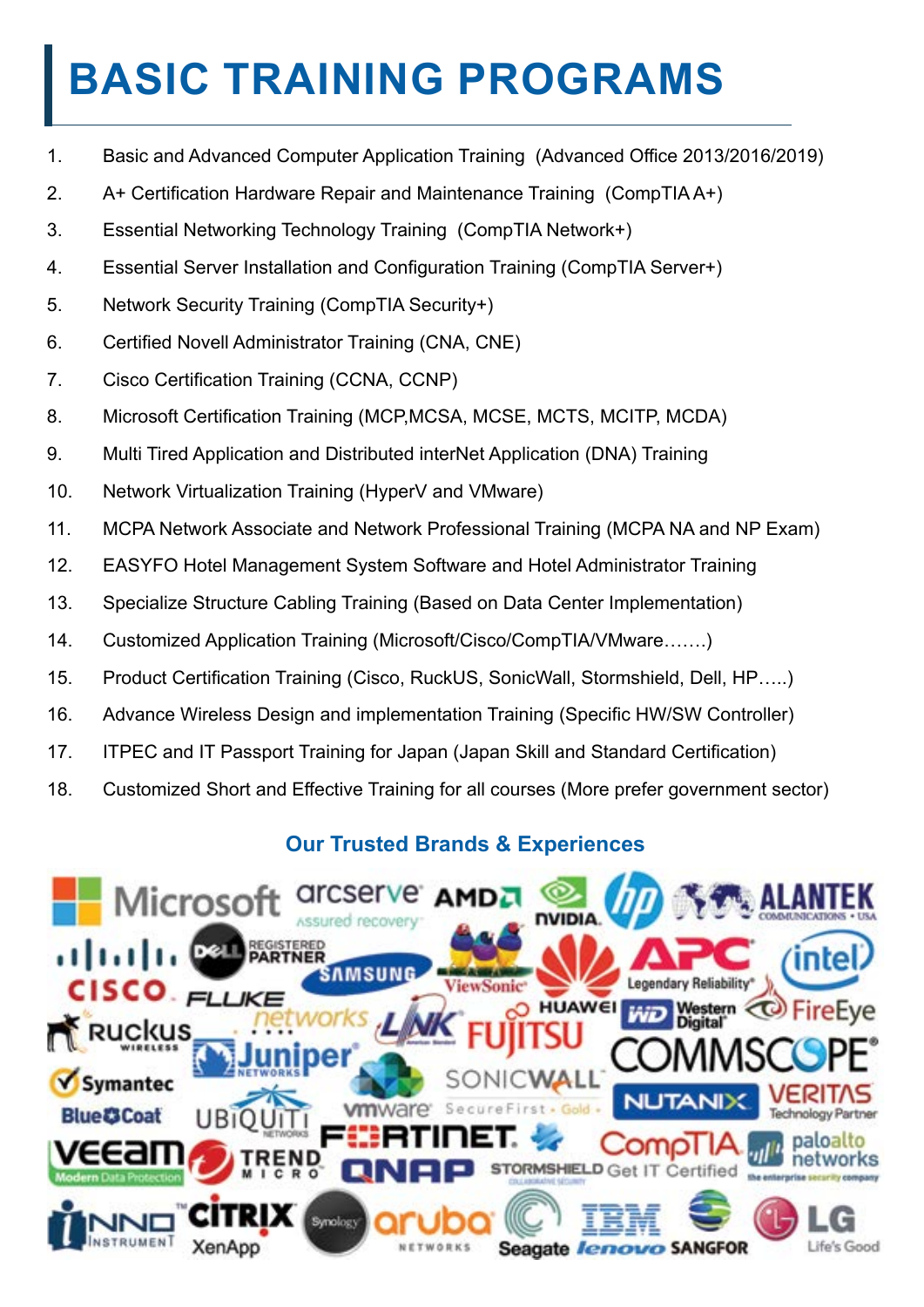

### **ADVANCED TRAINING PROGRAMS**

Our objective is to provide comprehensive advance training programs to experienced computer operators. Roomful of students in every classes shows our success in all training courses. We have many qualified trainers and mutiple courses to train students to become qualified ICT practioners. We also aim to pass on our latest software and hardware knowledge to the younger generations in Myanmar.

Our advance training programs including:

- 1. Microsoft Certification Training Courses (MCSA, MCSD, MCSE, MCTS, MOS and MTA)
- 2. Virtualization (Hyper-V and VMware) & Hyper-convergence Infrastructure (Nutanix, Dell, etc..)
- 3. Cisco Certification Training Courses (CCENT, CCNA, CCNP and CCIE)
- 4. Security Certification Training Courses (CEH, CISSP and CISM)
- 5. Advance Wireless Design and Application Courses (CWNA, CWNP,CWSP, CWAP, CWDP)
- 6. Internet of Things (IoT) Certification Training Courses (CIoTS, CIoTP)
- 7. Vendor Certification Training Courses (AMP, Link, HP, Dell, Sonicwall, Ruckus, Nutanix, etc ..)
- 8. Myanmar Computer Professional Association Training Courses (MCPA NA, MCPA NP)
- 9. ITPEC Exams Training Courses for Japan (IP, FE, AP)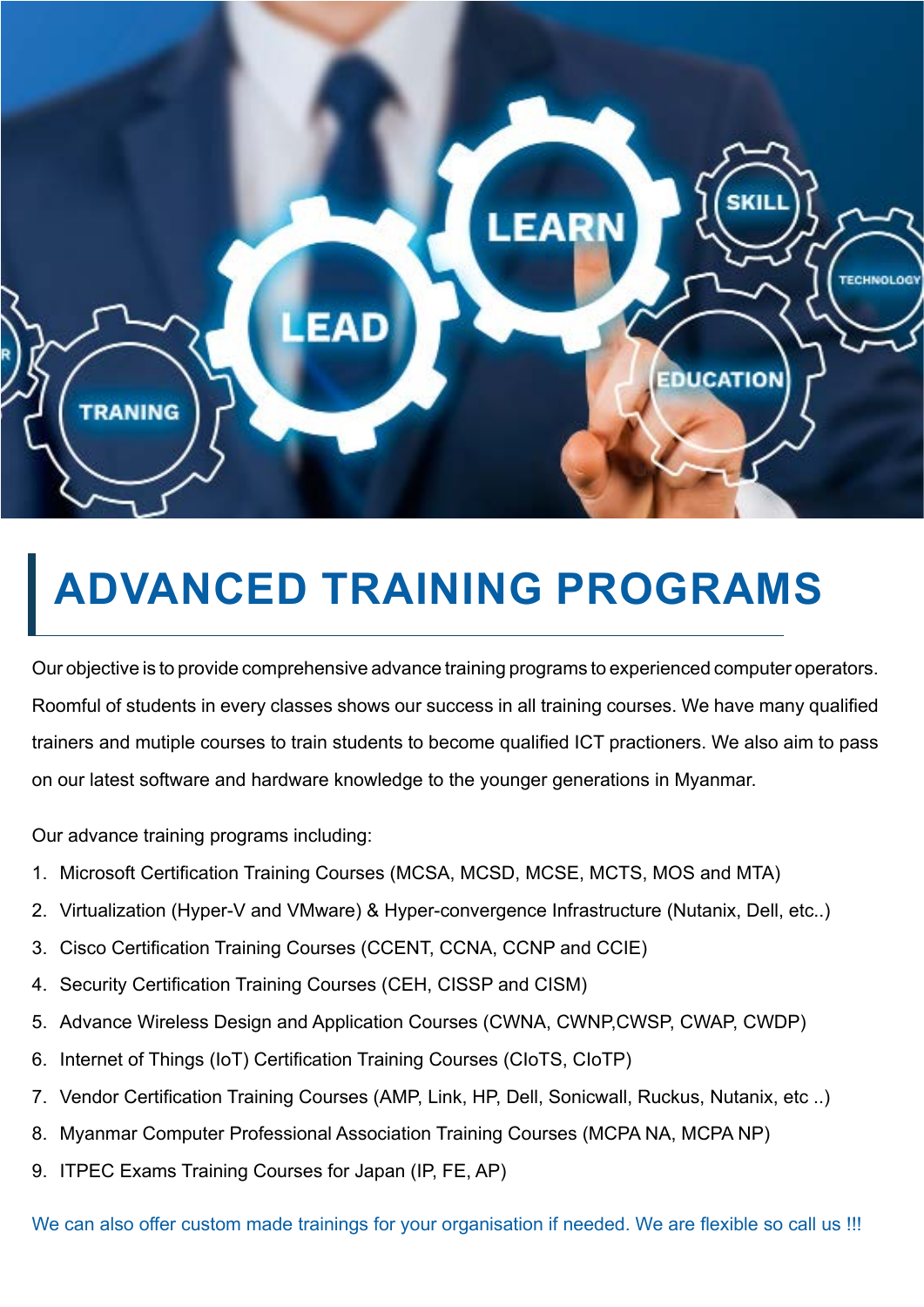

### **OUR PARTNERSHIP**

- Ahtar Oo Co., Ltd (IT Solution Service Provider & System Integration)
- Assembler Computer Centre Co., Ltd (ICT Solution Provider & Development)
- Business Information Systems Co., Ltd (Consultancy Services & IT Solution)
- Computer Technical Team Co., Ltd (Distributor of Dell, SonicWALL, APC, AMP, Planet)
- Compumatics Technology Ltd (Distributor of Teltonika, EMA Blue Traker, Iridium Networks)
- EasyFO Hotel Management Company Limited (Thailand)
- EXOZ Co., Ltd (Signalling & Communication Services for Myanmar)
- iBIZ Service Provider Co., Ltd (Media & Advertising Consultants)
- Linn IT Solution Co., Ltd (IT Solution Service Provider & System Integrator)
- Myanmar Information Highway Limited (Premium Telecom Services Provider)
- Myanmar Payment Solution Services Co., Ltd (MPSS)
- Royal NetZ Co., Ltd (Cloud and Web base Application)
- RAY Co., Ltd (ICT Solution Provider)
- TAS System Intergration Co., Ltd (IT Solutions & System Integration)
- UniqueHMS Co., Ltd (EasyFO Distributor) Hotel Management System Solution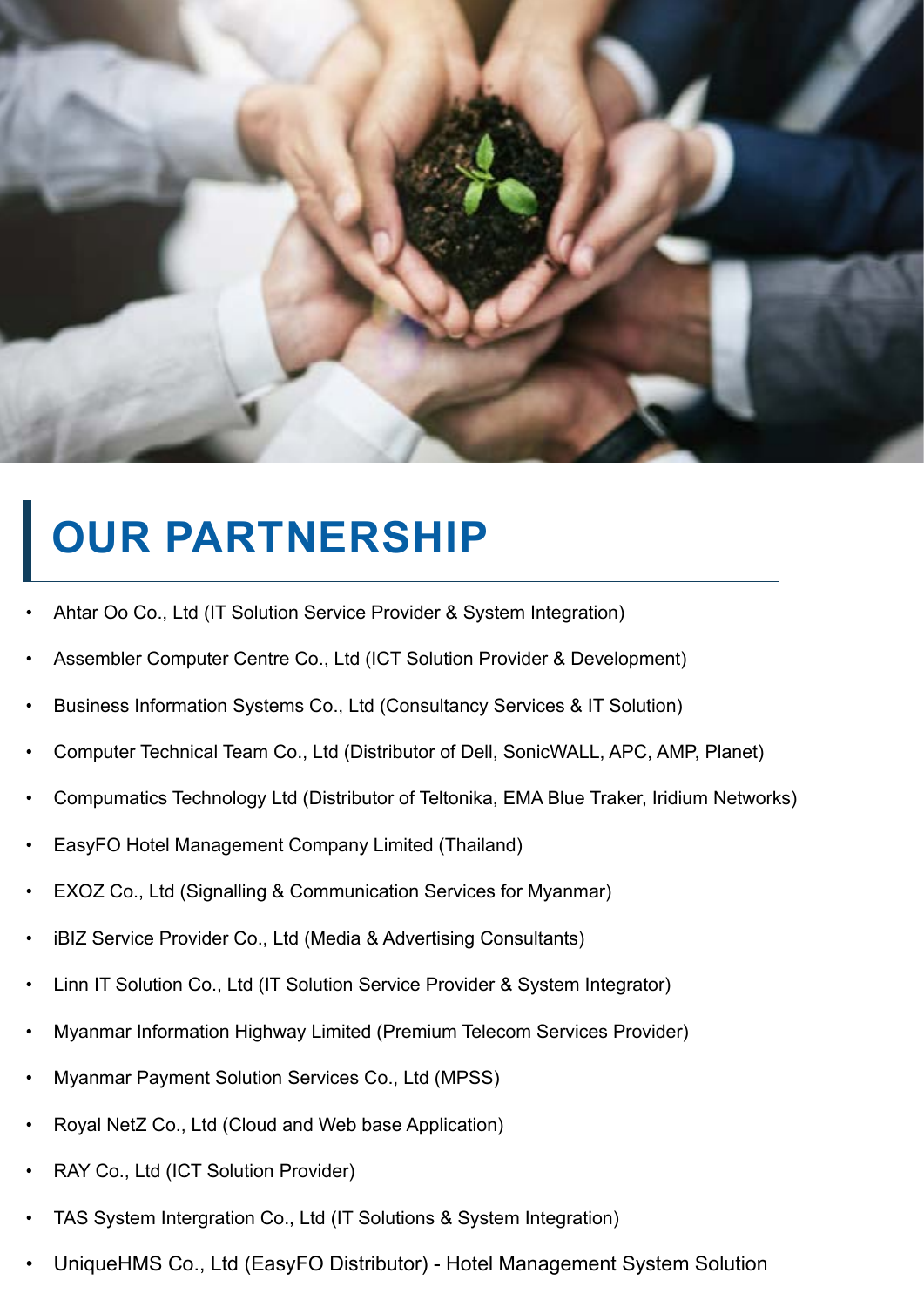### **TECHNICAL SUPPORT TEAM**

For after sales services, we have expert teams for site installation and maintenance services for our valued clients. Our round-the-clocks service is first and only in Myanmar and available 24 hours a day, 7 days a week. Our experinced technicians have strong technical knowledge and well experienced in computer engineering and system repair works.

Do you have a problem with your third-party system.....? Don't worry, we will provide you with round-theclock quality service at your door. Our prompt and accurate service ensure that our customers are well looked after.

As a best investment, You can make a service contract with our service team to protect your assets. We offer a wide range options of maintenance service contracts.

We have been focusing on telecommunications infrastructure planning and design, datacenter infrastructure planning and design, equipment supply, installations, testing, consulting, commissioning, maintenance, and general infrastructure works.

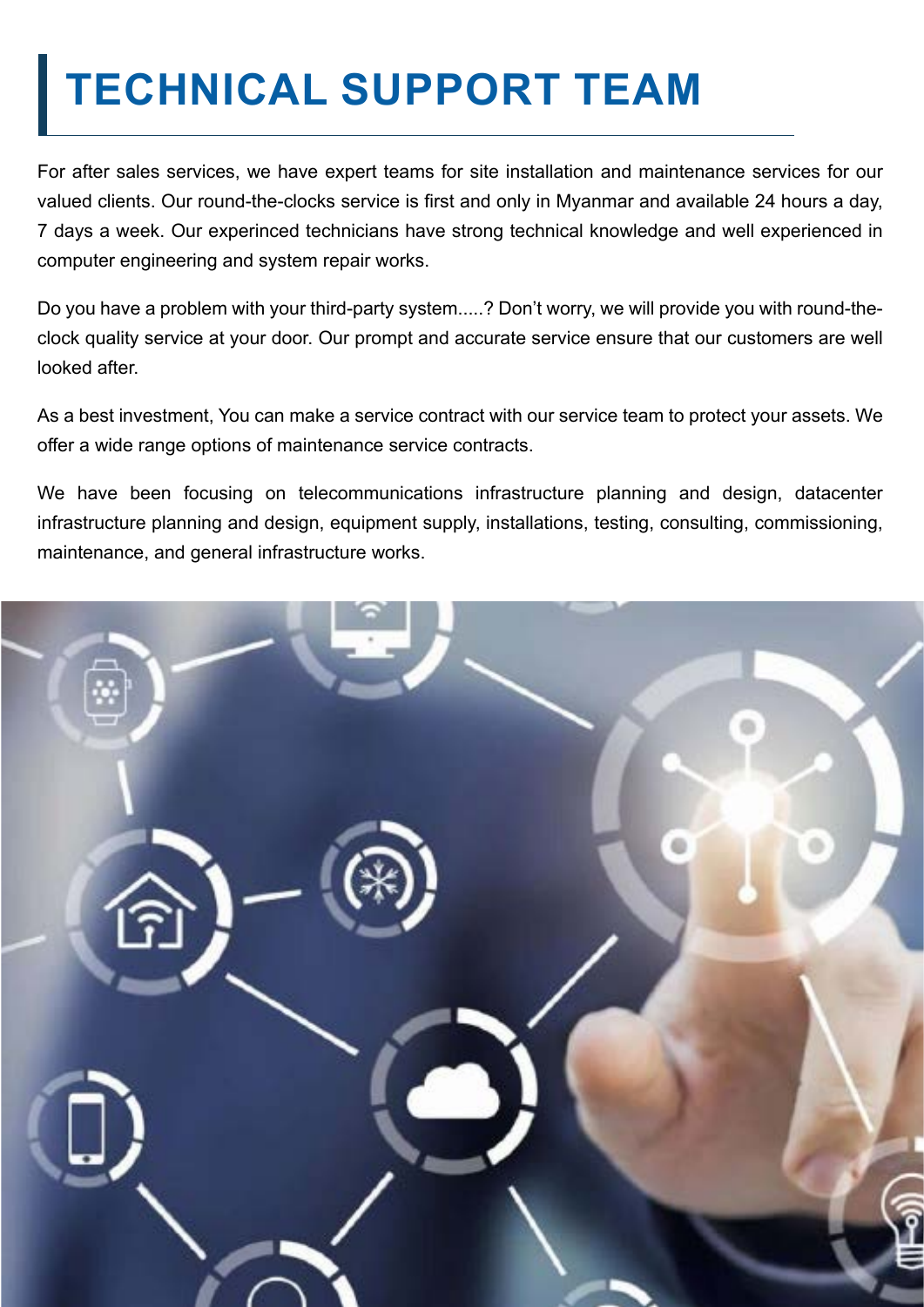

### **VALUE ADDED SALES SERVICES**

Compu Tech is also providing computer sales, service and trading services to the clients, we can offer clone or branded PCs for you. We also supply the hardware, software, network and applications with our expert services.

Our systems are completely optimized with large range of operating systems from desktop to server computers and wide range of application softwares from off-the-shelf to custom-made to open source softwares. We also have a large number of user customised configurations. Increasing number of computer system sold by Compu Tech proves that our price / performance ratio is satisfactory to customers.

Our main aim is to target corporate market but however we are also expending our sales services to the SOHO and enterprise, educational institutions and private users. We are also supplying computer equipment from big brands such as DELL, HP, Cisco, RuckUs, APC, Microsoft, Novell, Linux, VMware, Nutanix, Android mobile application,…etc. Also, we are in a process of becoming first Microsoft Certified Solution Provider (MCSP) and Novell Platinum Reseller in Myanmar.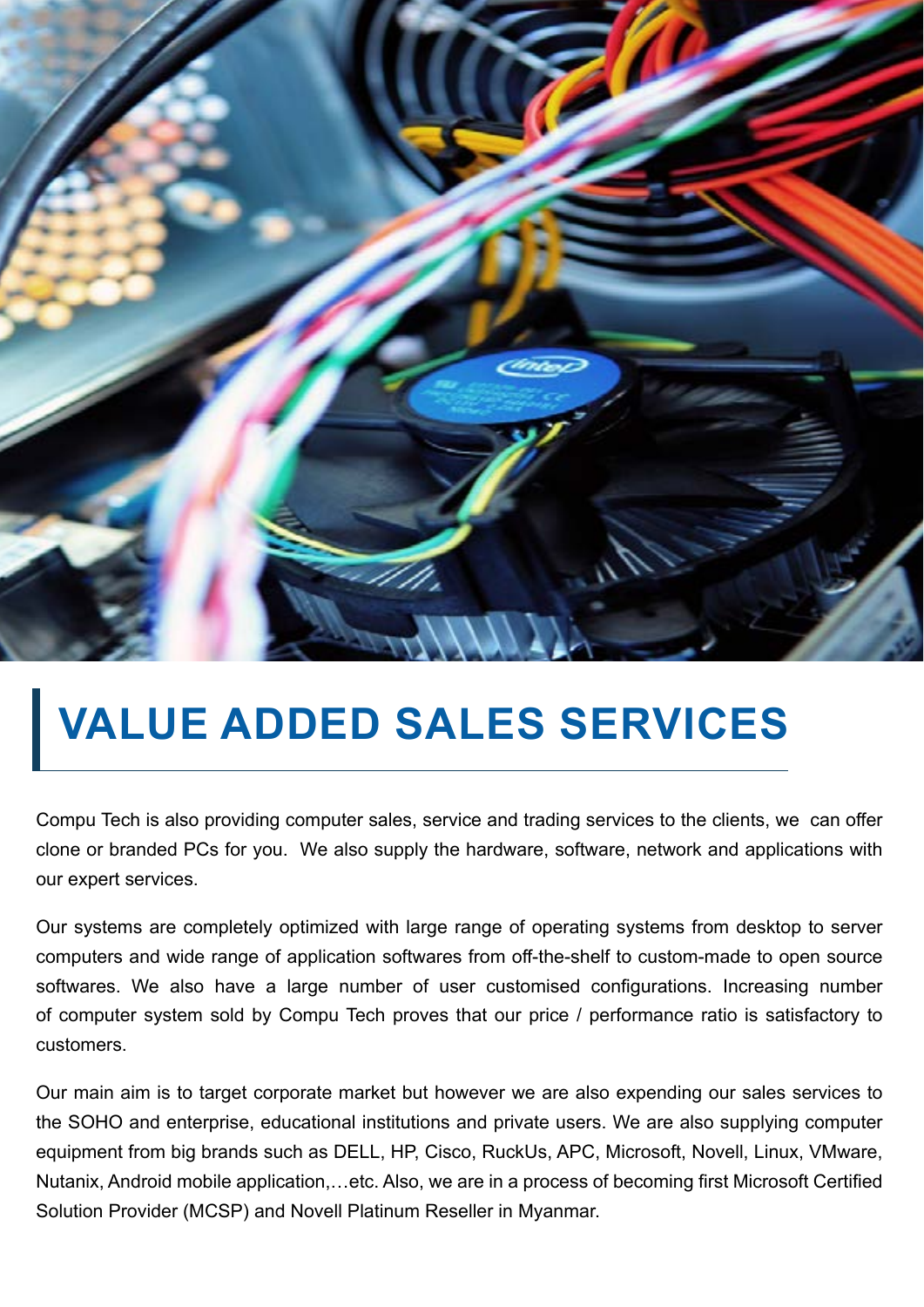

### **CUSTOMER'S SATISFACTION**

Since the beginning, Compu Tech has shown a great capacity to expand its market share in the Information and Communication Technology Industry in Myanmar.

Begining of the business, we are placed in "Top Ten" IT keyplayers in Myanmar Market by Computer Journal. Compu Tech understands that their key success is due to strong focus on customers satisfaction.

We strive to meet deadlines and commitments, also quarantee the quality of our work. In relation to work we have performed, we never faced any legal matters with our customers.

### **OUR FUTURE PLAN**

Our world is becoming like a global village, thanks to fast growing technologies. The fast growth of internet makes information is available to all the people around the world these days.

The usage of computers & mobile IoT devices are very popular in Myanmar & globally. Progress of our company depends on the progress of our nation's infrastructure and vice versa.

Compu Tech Company aims to serve the Myanmar ICT development and will introduce IoT & Cloud Base solutions everywhere for our future.

Our slogan is **"Right Way To Getting Ahead"** in modern technology.

We will introduce online based training and services in the near future with qualified technicians and system administrators. We are excited for Myanmar!!!